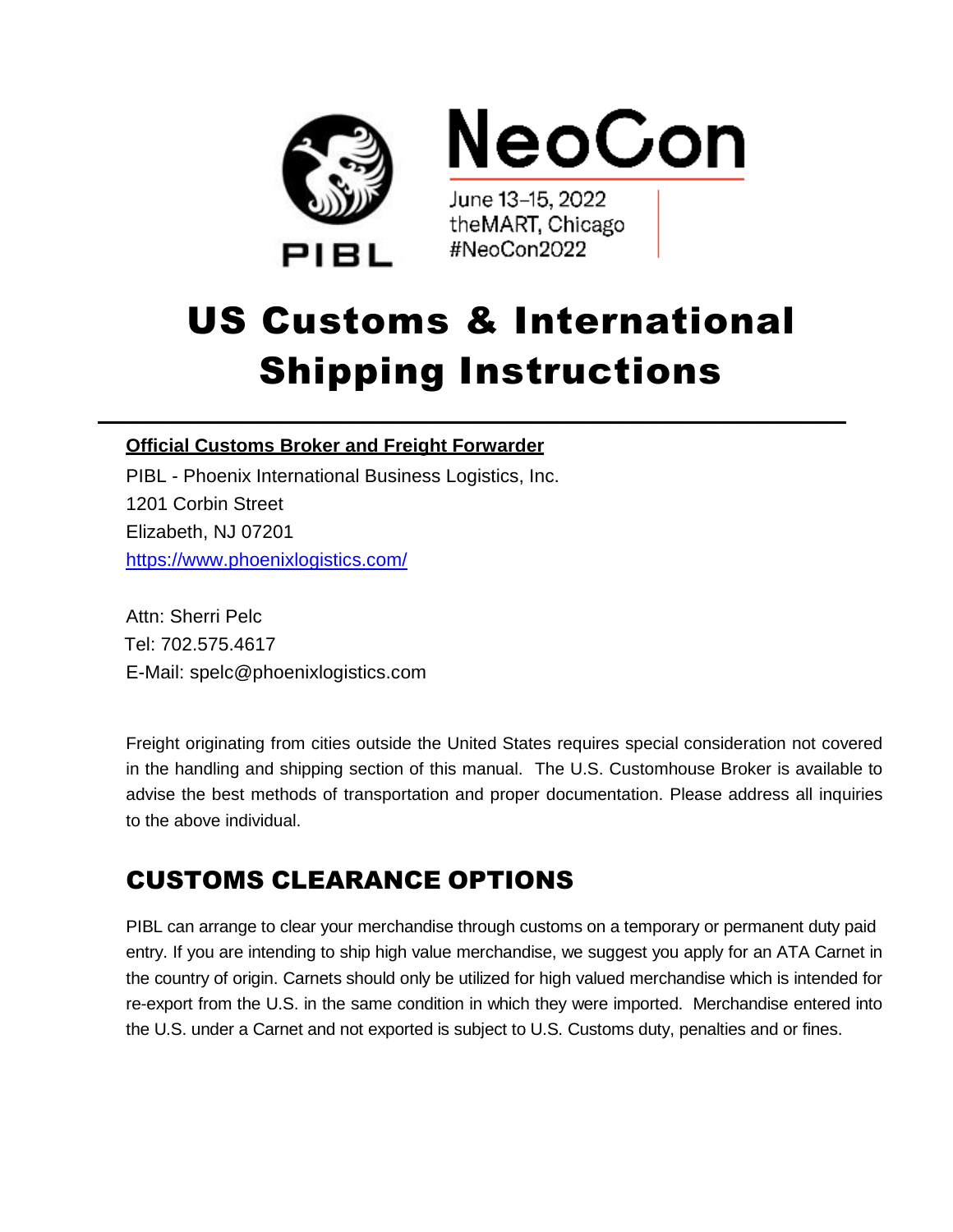## TRANSPORTATION SERVICES

For information regarding export services from your location to Chicago, please feel free to contact one of the following PIBL agents or contact us at 702.575.4617 for the name and phone number of an agent nearest you.

| <b>UNITED KINGDOM</b>                                                                                                                                       | <b>FRANCE</b>                                                                                                                                          |
|-------------------------------------------------------------------------------------------------------------------------------------------------------------|--------------------------------------------------------------------------------------------------------------------------------------------------------|
| <b>AP Show Logistics</b>                                                                                                                                    | <b>Bolore Logistics</b>                                                                                                                                |
| Phone: [44] (0) 1444 484850<br>Fax: [44] (0) 1444 458864 or 340228<br>E-mail: ash@apshowlogistics.com                                                       | <b>Contact: Caroline Betam</b><br>Phone: [33] 1 49 1919592<br>Fax: [33] 1 49 191959<br>E-mail: caroline.betam@bollore.com                              |
| <b>ITALY</b>                                                                                                                                                | <b>CHINA</b>                                                                                                                                           |
| O.T.I.M. S.p.A. - Int'l Fairs Dept.<br>Contact: Chiara Rossolimo<br>Phone: [39]-02 699 12217<br>Fax: [39] - 02 69912231<br>E-mail: chiara.rossolimo@otim.it | O.T.I.M SpA Beijing<br>Contact: Enzo Ragazzi<br>Phone: 86 10 65614175<br>Fax: 86 10 65614179<br>E-mail: enzo.ragazzi@otim.it                           |
| <b>FINLAND</b>                                                                                                                                              | <b>CANADA</b>                                                                                                                                          |
| Leman<br>Contact: Heikki Mattola<br>Phone: +358 50 522 2639<br>Fax: [34] 932001694<br>E-mail: heikki.mattola@leman.com                                      | PIBL - Phoenix Int'l Business Logistics, Inc.<br>Contact: Roger Howell<br>Phone: 908-355-8900 Fax: 908-355-8883<br>Email: rhowell@phoenixlogistics.com |

### MARKING

To ensure timely delivery to your stand, all cases should be marked as follows: Name of Exhibitor Name of Show and Exhibition Center Booth number Piece #1 /up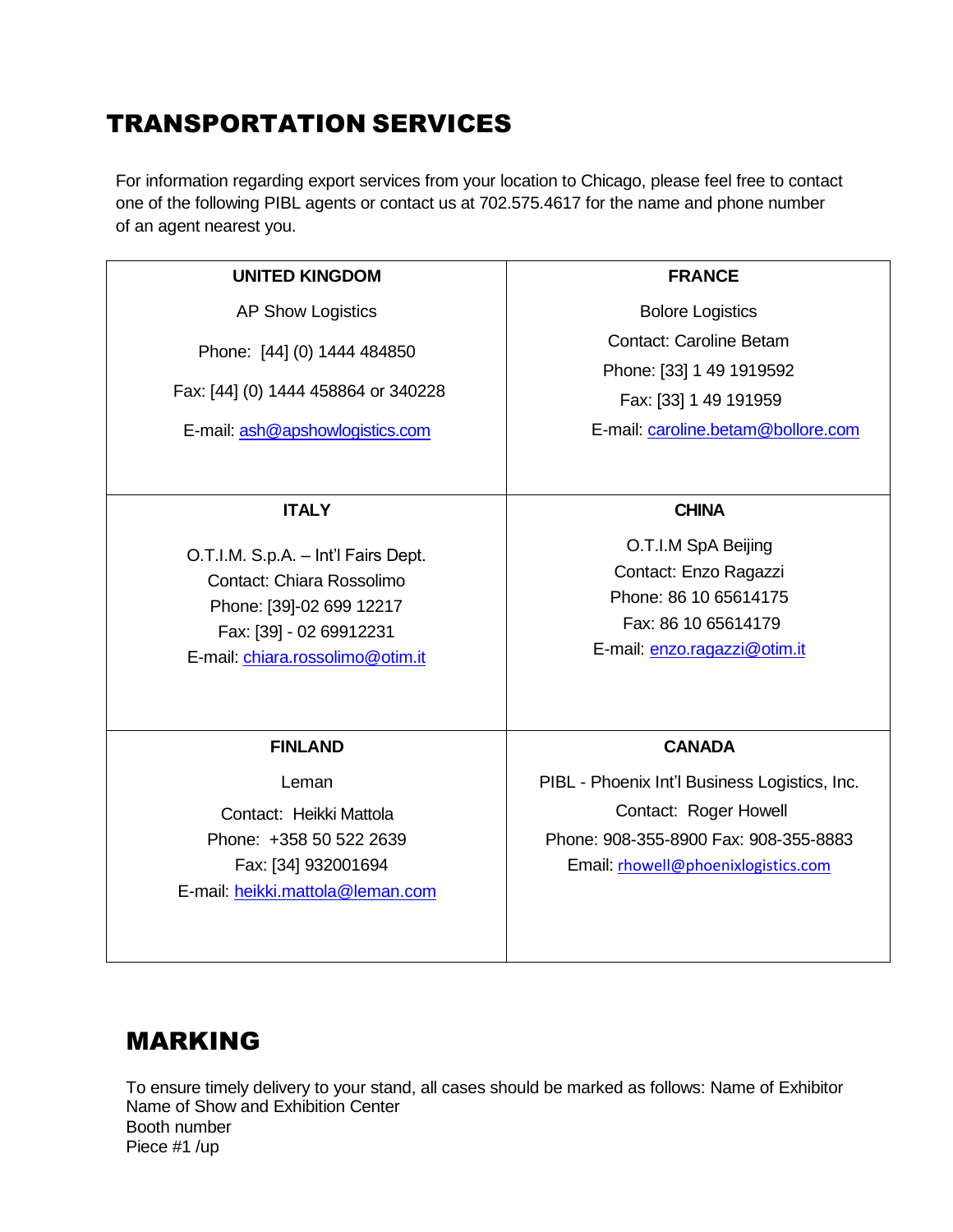#### DOCUMENTS REQUIRED (Forward to Phoenix NJ)

Original Bills of Lading / Commercial Invoice / U.S. Customs Power of Attorney/Import Freight Information Sheet

## OCEAN FREIGHT AND AIRFREIGHT SHIPMENTS

It is imperative that all documents be issued in English only. Documents issued in other languages will be translated at the expense of the exhibitor.

The Commercial invoice must contain the following details:

- Complete name and address of the exhibitor
- Quantity of each description
- Detailed description of merchandise
- Country of origin
- Individual and total price of each description
- Total value of shipment

All commercial invoices should mention that the shipment consists of exhibition goods to be exhibited at the show and whether the goods are for temporary or permanent importation. Temporary and permanent shipments cannot be consolidated and shipped under the same bill of lading. Separate bills of ladings and invoices must be issued. All goods intended for sale in the United States are subject to normal customs duty and taxes.

#### INTERNATIONAL SMALL PACKAGE SHIPMENTS

Successful customs clearance and delivery of international courier shipments can be a challenge. To reduce delays, additional expenses and possible non delivery of your shipment, we suggest exhibitors utilize PIBL's customs clearance, receiving and delivery services by consigning their shipments as below. With correct consignee instructions provided to the courier, PIBL is able to customs clear, receive, consolidate, and deliver your shipment to the show. Our employees are available to monitor and confirm your shipment was delivered to your booth. Please contact us to discuss the best method for handling your package/courier shipments.

#### CONSIGNEE & NOTIFY PARTIES

Consign & Notify both Air & Ocean Shipments as follows:

- Consignee: Name of Exhibitor- Booth# Name of Show C/O The Mart 222 Merchandise Mart Plaza Chicago, IL 60654
- Notify Party: PIBL Phoenix Intl Business Logistics, Inc. ATTN: Sherri Pelc Phone: 702 575-4617

*All documents such as invoices and packing lists should accompany air shipments and must arrive with the freight.*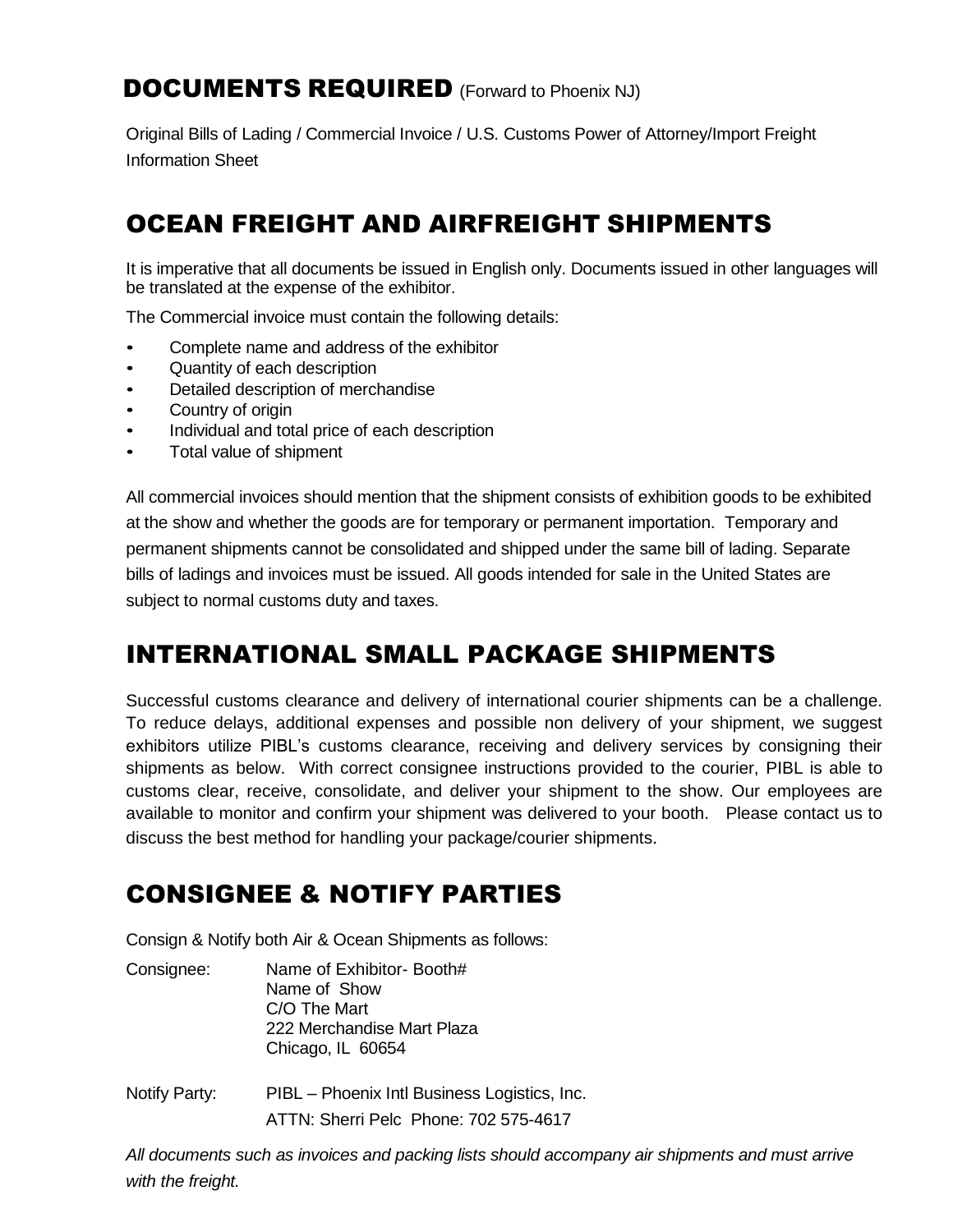## RETURN TRANSPORTATION OF EXHIBITION GOODS

After the close of the exhibition, please make arrangements with PIBL for the return transportation of your exhibition goods to the country of origin or any other destination of your choice. Quotations may be obtained in advance from PIBL by emailing your requirements to the Phoenix agent listed above**.**

## PAYMENT CONDITIONS

Invoices for services rendered on inbound movements are payable prior to delivery of freight to the exhibition center through our designated agents or directly to PIBL. Phoenix accepts cash, American Express or traveler's checks.

## TERMS OF FREIGHT ACCEPTANCE

All freight shipments must be shipped to the U.S. on a prepaid basis.

### TERMS AND CONDITIONS OF SERVICE

All business undertaken by PIBL is subject to the terms and conditions of service as recommended by the Freight Forwarders and Brokers Association, Inc. Text available upon request.

#### TERMS OF DELIVERY/DEADLINES FOR ARRIVAL IN US

In order to assure timely delivery to show site, freight and documents must arrive in the U.S. between 8-10 days prior to your move in date. A late surcharge will be applied to all shipments arriving within 5 working days of the show set-up.

### US/CANADIAN BORDER CROSSINGS

Canadian exhibitors seeking to export exhibit materials to the U.S. should be advised that U.S. Customs will require an IRS identification number for the entry of these shipments to the U.S. If your organization does not have an IRS number, your U.S. Customs broker has the capability to file and receive a temporary IRS number on your behalf. Failure to provide this number to the U.S. Broker at the border crossing will result in delays. Show Management cannot provide their tax identification number to exhibitors as the importer of record must be the name of the exhibitor or a distributor representing the exhibitor.

Exhibitor's expecting problems with border clearances should contact PIBL at 908-355-8900. For a fee, PIBL is prepared to clear your merchandise at the border or in Chicago using their IRS number as the ultimate consignee. Please contact them in advance to discuss document requirements.